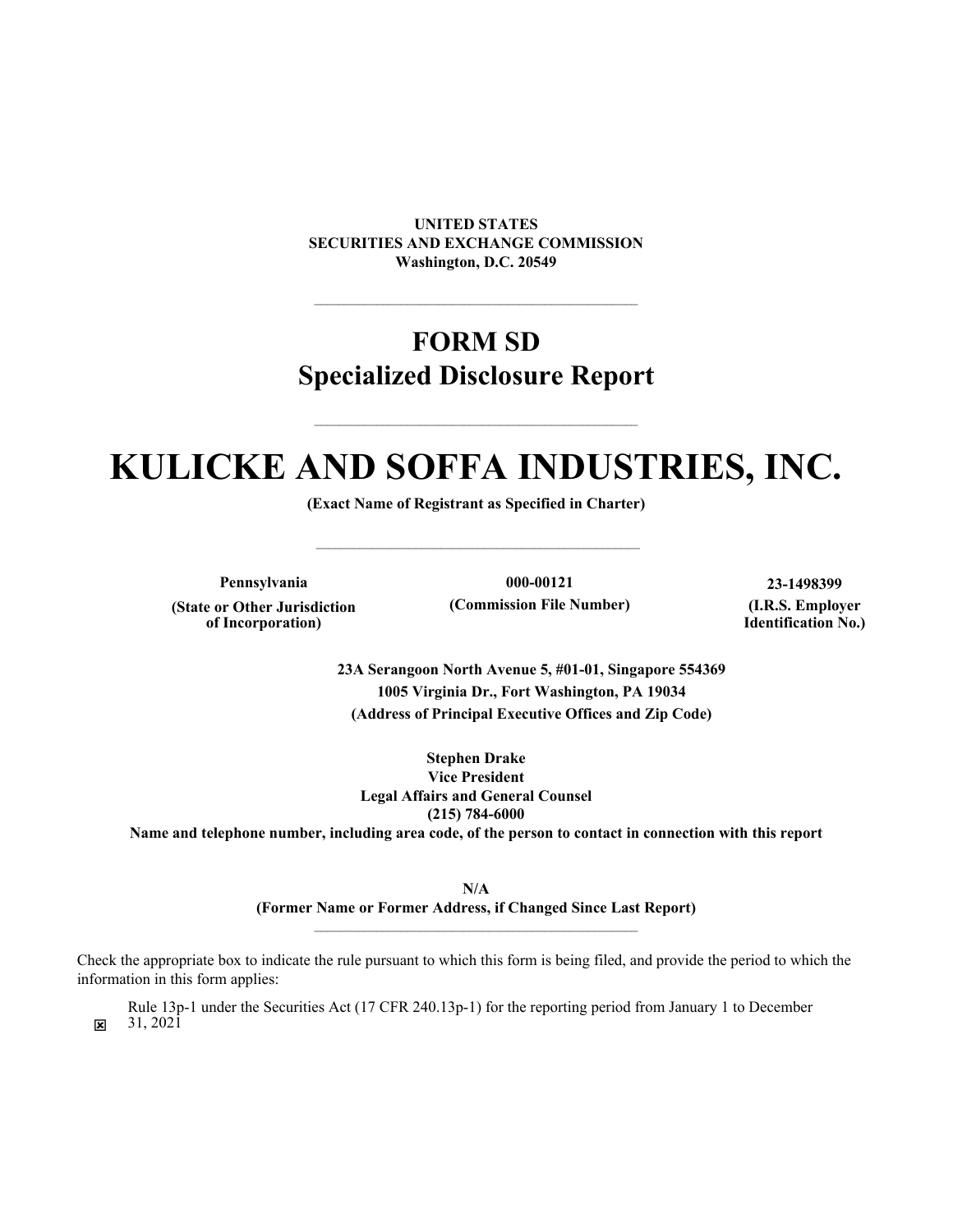#### **Section 1 - Conflict Minerals Disclosure**

#### **Item 1.01 Conflict Minerals Disclosure and Report.**

A copy of Kulicke and Soffa Industries, Inc.'s Conflict Minerals Report is filed as Exhibit 1.01 hereto and is publicly available at https://investor.kns.com/sec-filings. We are not including the information contained on our website as a part of, or incorporating it by reference into, this filing.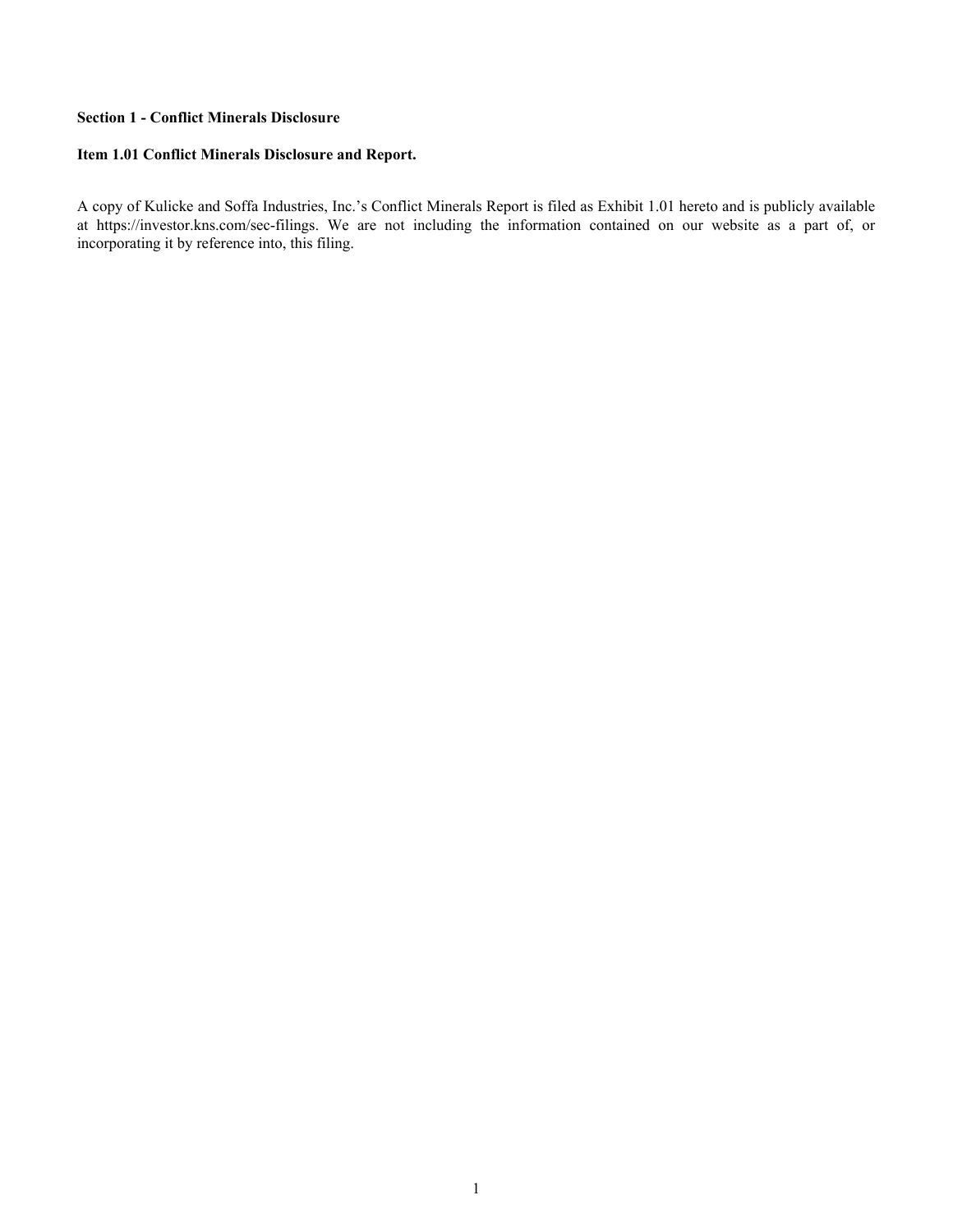#### **Item 1.02 Exhibit.**

The Conflict Minerals Report required by Item 1.01 is filed as an exhibit 1.01 to this Form SD.

## **Section 3 - Exhibits**

| <b>Item 3.01</b> | Exhibits.                                                                 |
|------------------|---------------------------------------------------------------------------|
| Exhibit No.      | Description                                                               |
| 1 0 1            | Conflict Minerals Report as required by Items 1.01 and 1.02 of this Form. |